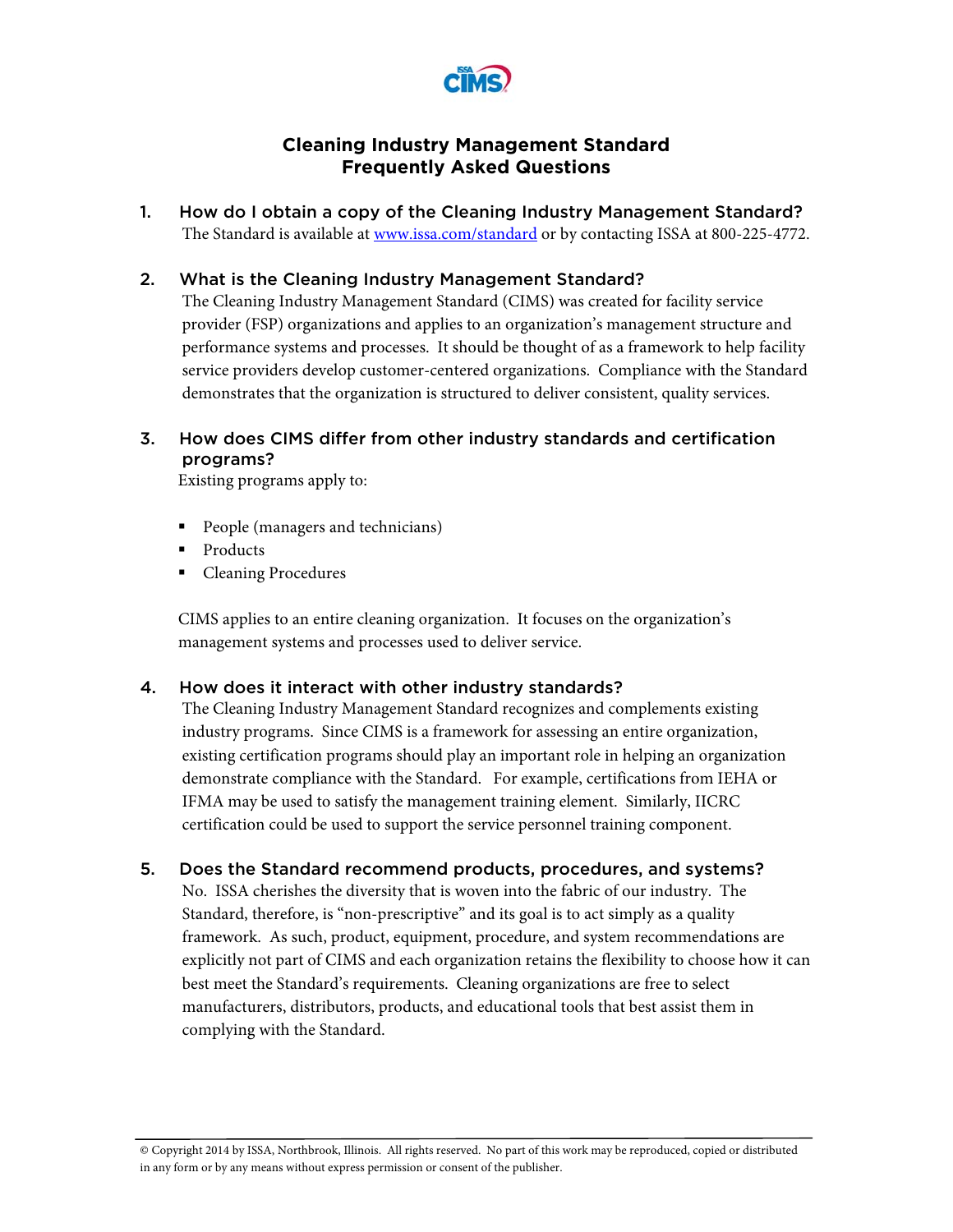## 6. How is the Standard administered?

The Standard is administered by ISSA. ISSA, a not-for-profit association founded in 1923, prides itself on being the leading association for the cleaning industry worldwide. ISSA administration ensures that there is no commercial bias to any group.

## 7. Who developed the Standard?

The Standard was developed through a true consensus-based process. Experts, representing all sectors of the industry, including the facility management and purchasing communities, were selected by the ISSA Board, staff, and alliance partners to participate on standard-development Technical Committees. The committees worked directly with ISSA and its partner, the American Institute for Cleaning Sciences (AICS) to draft the Standard, which was subject to full peer review prior to official publication.

## 8. What was ISSA's role in developing the Standard?

ISSA provided organizational oversight by leveraging its unique role in the industry. ISSA's diverse membership is comprised of:

- **Manufacturers**
- Distributors
- **Manufacturer Representatives**
- Facility Service Providers
- Industry Consultants

 The shared interests of its membership base enabled ISSA to provide the necessary oversight. In addition, the many alliances that ISSA has developed with leading organizations in the cleaning and facilities management industries lent valuable insight to ensure a balanced and comprehensive approach.

#### 9. What does the Standard consist of?

The Standard is based on universally accepted management principles and consists of five sections of management best practices:

- 1. Quality Systems
- 2. Service Delivery
- 3. Human Resources
- 4. Health, Safety, and Environmental Stewardship
- 5. Management Commitment

#### 10. What does it mean to become certified to the Standard?

Certification indicates that an organization conforms to the requirements set forth in the Standard and has successfully demonstrated compliance to an independent, accredited assessor.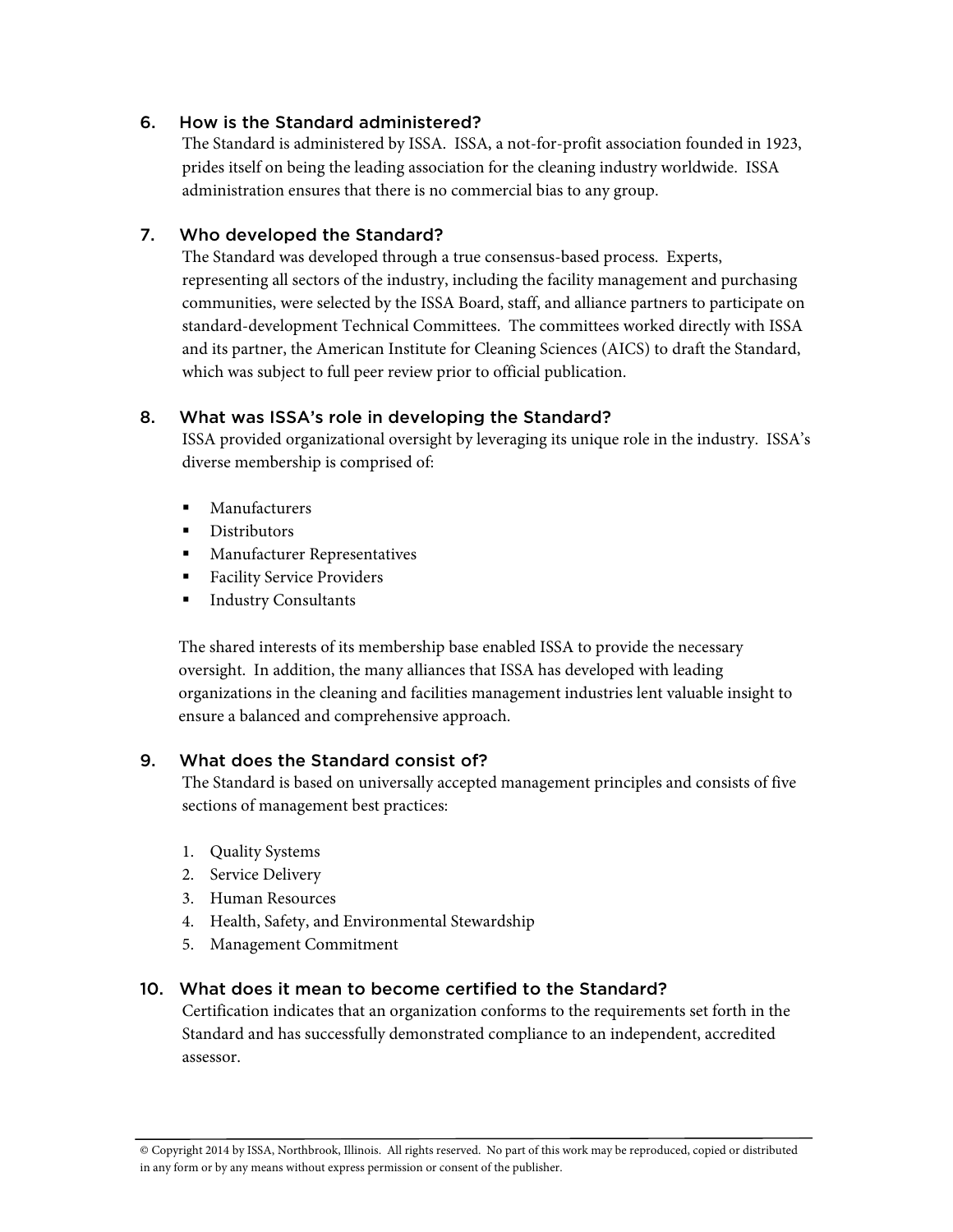# 11. Does an organization need to meet every element in order to earn certification?

No. The Standard was designed to focus on performance and recognizes the need for flexibility and practical application.

Organizations seeking certification must demonstrate compliance with all mandatory provisions and at least 60%, per section, of those provisions that are included as recommended elements of the Standard.

# 12. What is the process for an organization to become certified?

An organization achieves certification by demonstrating that its management structure and processes conform to the Standard. The certification process is simple.

- 1. The organization decides that it wants to develop a quality management system that complies with CIMS, and requests an application.
- 2. The organization conducts an internal review to be sure that it meets CIMS certification requirements.
- 3. The organization undergoes a comprehensive assessment by an independent thirdparty and demonstrates compliance with CIMS. The independent third party that assesses compliance is known as an assessor.
- 4. An organization applies for re-certification every two years.
- 13. Who will determine whether a cleaning organization is in compliance with the Standard and eligible for CIMS certification?

Cleaning organizations are encouraged to have their systems and processes reviewed by an "assessor." An assessor is an independent third-party that has earned accreditation by demonstrating that he/she can competently and independently verify that an organization meets the Standard's requirements.

# 14. Does the Standard apply to all FSP market segments?

Yes. The Standard applies to all FSP organizations – building service contractors (BSCs) and in-house organizations – regardless of organization size.

15. How will the ISSA Cleaning Industry Management Standard benefit FSPs?

The process of complying with the Standard provides the greatest benefit. While certification to the Standard will likely be the end goal, the process itself challenges and improves an FSP's operation.

In-house organizations will use the Standard to:

- **Develop an organization master plan**
- Operate more efficiently
- Develop best practices
- **Validate performance and quality**